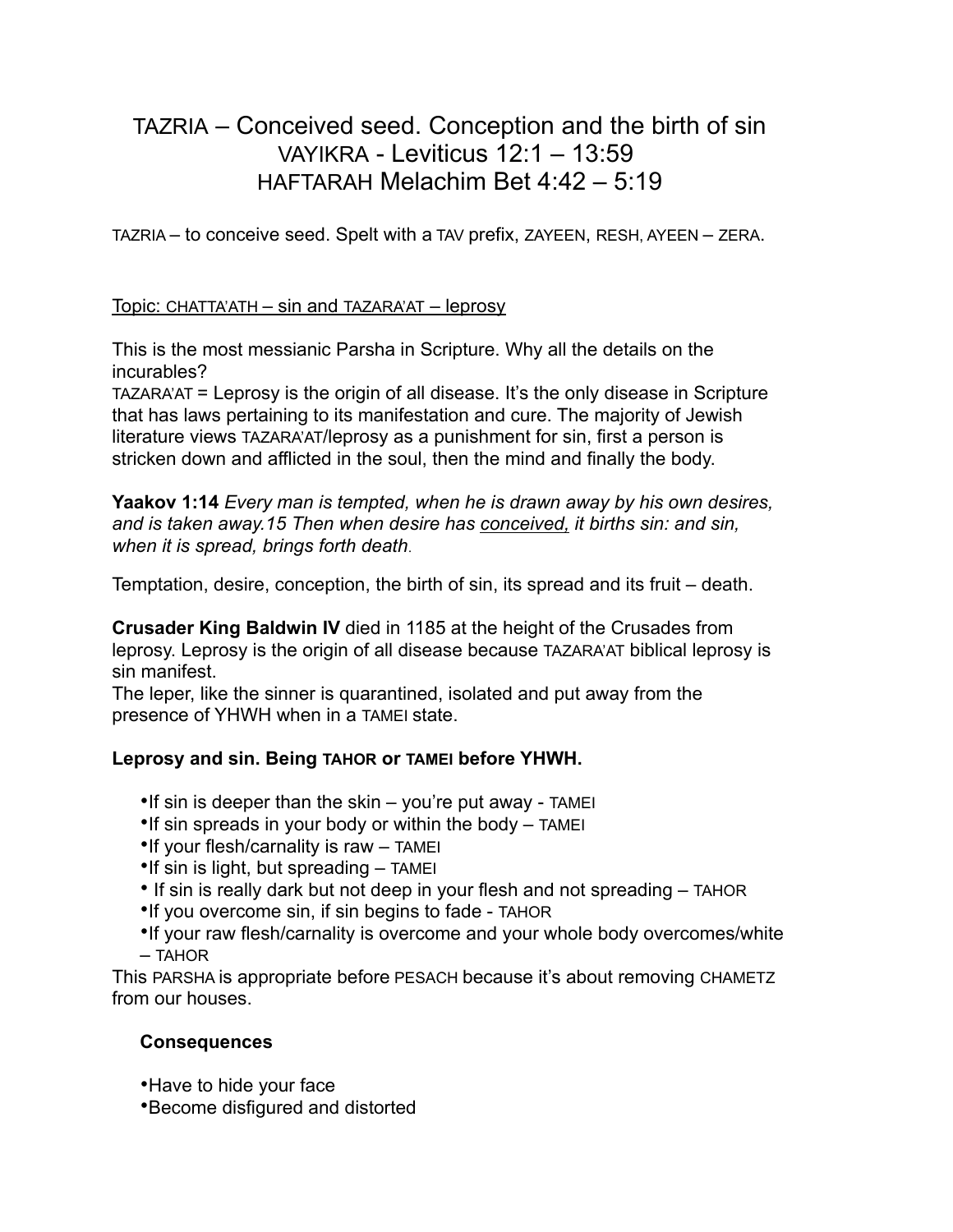•Try to cover it up

- •Unfit for the presence of YHWH
- •Isolated from community, family and friends

Define sin: **Yochanan Alef 3:4** *Anyone who commits sin violates Torah, for sin is the transgression of the Torah.*

Define righteousness: **Yeshayahu 51:7** *Listen to Me, you that know tzedakah, the people in whose lev is My Torah.*

**Yochannan Alef 5:17** *All unrighteousness is sin: and there is a sin that is not unto death.18 We know that whoever is born of vuvh sins not; 3 but he that is begotten of YHWH guards himself, and the wicked one touches him not.*

The following two statements, using the dictionary of Scripture are identical. *1.*"*Yahusha died, so now I am free from the law because He paid the price for my sin."* Sound reasonable? Sounds like something I would of said. *2."Yahusha died, so now I am free to sin because He paid the price for my sin*."

**The Haftarah** is the clearest picture of us, the scattered Tribes, sin and healing. A man who is estranged from YHWH, an enemy if you will, a Syrian, goes West (to Samaria – the mountains of Ephraim) then he has to Shuv/turn/repent and change direction and head East to come back to YHWH and receive healing. Torah is all about a corporate body – Israel, that's made up of tribes but functions as a whole.

**Melachim Bet 4:44…Now** *Naaman, captain of the armies of the melech of Syria/Assyria/Aram* **(SODE, something to do with Assyria)***, 1 was a great man with his master, and honorable, because through him YHWH had given deliverance to Aram: he was also a mighty man and brave, but he was a leper. 2 And the Syrians/Assyrians had gone out on raids, and had taken away captive from the land of Yisrael a little maid; and she waited on Naaman's wife* **(reminds me of Joseph, an Israelite forced into slavery in a foreign land. Like Joseph, she offers insight to those she's around and serves the wife of a man who serves under the king like Joseph, despite being cut off from her people her faith remains unshaken, she has confidence in YHWH and Elisha's power to heal.)** *3 And she said to her mistress, I wish before Elohim that my master was with the navi that is in Shomron!* **(Gathered = ASAF. Also in V.6 and V.11. ASAF is an exilic term because leprosy and sin lead to exile and the only way to return is through visiting "The man of YHWH." Note: Knowledge of the prophet, or in our case the prophetic brings knowledge of YHWH – 1st Corinthians 14:3)** *For he would heal him of his leprosy. 4 And one went in, and told his master, saying, This is what the maid said that is of the land of Yisrael. 5 And the melech of Aram said, Go enter, and I will send a letter*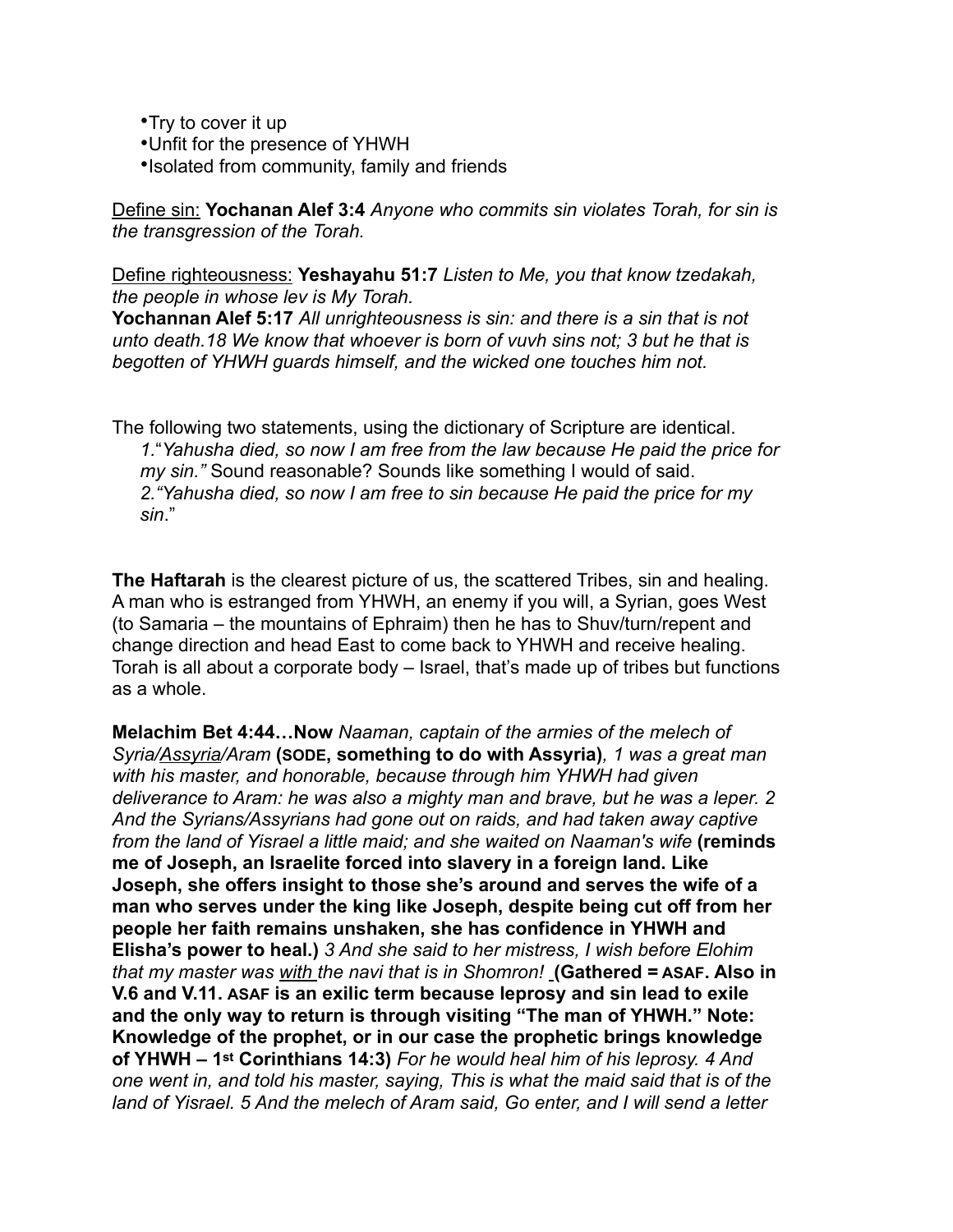*to the melech of Yisrael.* **(The woman behind the man, she's a prophetic picture of the role of Joseph, a slave, captured as plunder sold to a high ranking officer of a king in exile, a picture of the House of Joseph.** *And he departed, and took with him ten talents of silver, and six thousand pieces of gold, and ten changes of raiment. (Deliverance from leprosy can't be bought, the price has already been paid for) 6 And he brought the letter to the melech of Yisrael, saying, Now when this letter has come to you, see, I have sent Naaman my eved to you, that you may heal him of his leprosy.*

*7 And it came to pass, when the melech of Yisrael had read the letter, that he tore his clothes, and said, Am I Elohim, to kill and to make alive, that this man does send to me to heal a man of his leprosy? Therefore consider, I ask you, and see how he seeks to start a quarrel against me. 8 And it was so, when Elisha the man of Elohim had heard that the melech of Yisrael had torn his clothes that he sent to the melech, saying, Why have you torn your clothes? Let him come now to me, and he shall know that there is a navi in Yisrael. 9 So Naaman came with his horses and with his mirkavah, and stood at the door of the bayit of Elisha. 10 And Elisha sent a messenger to him, saying, Go and wash in the Yarden River seven times, and your flesh shall be restored, and you shall be clean* **(Yehezchel 4.** *"This will be a sign for the house of Israel…lie on your left side, and lay the iniquity of the house of Israel upon it…390 days…. I have laid upon you a day for each year of exile."* **The Assyrians took Israel captive in 721BCE. 390 years times 7, 7 times the punishment – VAYIKRA 26, = 2730 years of captivity – 2010CE our exile was finished,), like Naaman, V.18, our gathering and return is a process and we ask YHWH to pardon us for being mixed up in idolatrous practices) 7 times the punishment is mentioned four times in VAYIKRA 26, "if you do not obey me" is mentioned four times in reference to seven times the punishment 7 times 4 = 28 pipes – the whole body coming together as a body – Torah, RUACH HA KODESH and the five fold –Apostolic ministry flowing through the restored body** *.11 But Naaman was angry, and went away, and said, See, I thought, He will surely come out to me, and stand, and call on the Name of YHWH his Elohim, and wave his hand over the place, and heal the leprosy. 12 Are not Avana and Pharpar, rivers of Dameshek, better than all the mayim of Yisrael? May I not wash in them, and be clean? So he turned and went away in a rage. 13 And his avadim came near, and spoke to him, and said, My abba, if the navi had told you do some great matter, should you not have done it? How much rather then, when he says to you, Wash, and be clean? 14 Then he went down, and dipped himself seven times in the Yarden River, according to the saying of the man of Elohim: and his flesh was restored like the flesh of a little child, and he was clean. 15 And he returned to the man of Elohim, with all his company, and came, and stood before him: and he said, See, now I know that there is no Elohim in all the earth, but in Yisrael: 2 now therefore, I beg you, take a blessing from your eved.16 But he said, As YHWH lives, before whom I stand, I will receive nothing. And he urged him to take it; but he refused.17 And Naaman said, Shall there not then, I beg you, be given to your eved two mule loads of*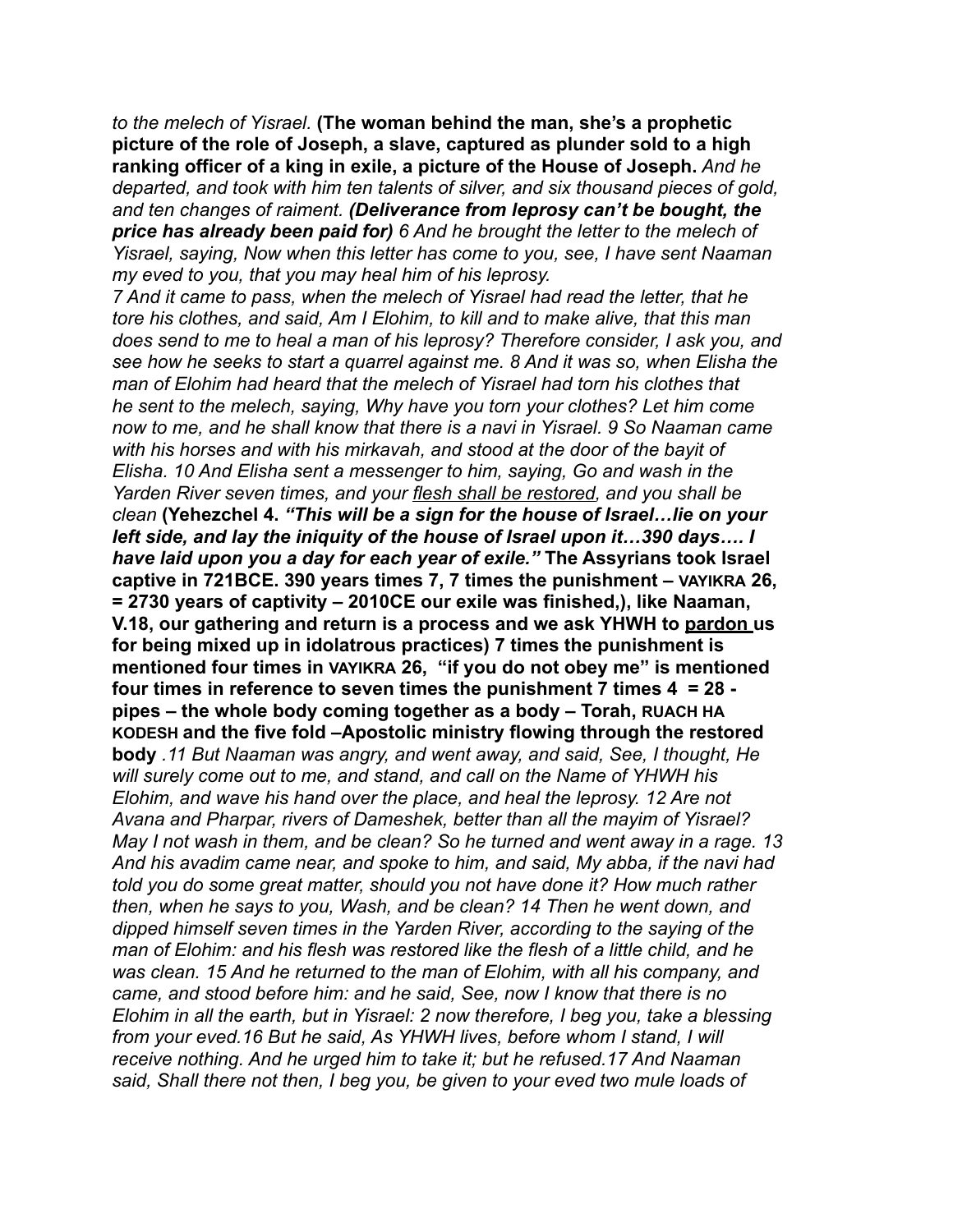*earth? For your eved will from now on offer neither burnt offering nor sacrifice to any other elohim, but to YHWH.*

*18 In this thing YHWH pardon your eved, that when my master the melech goes into the bayit of Rimmon to worship there, and he leans on my hand, and I bow myself in the bayit of Rimmon: when I bow down myself in the bayit of Rimmon, let YHWH pardon your eved in this thing. 19 And he said to him, Go in shalom. So he departed from him a little distance.*

### **Rav Sholiach Shaul new this weeks Parsha intimately, Torah and Haftarah. The middle chapters of Romans are dedicated to being healed of Tazara'at/ leprosy or Chatta'ath/sin.**

*Dead to sin alive to YHWH. Shall we continue to sin (break Torah) so Hesed/ grace may abound? Certainly not! Don't let sin reign in your mortal bodies. For you're not controlled by legalism but under grace. What then shall we break Torah because we're not under legalism/Pharisaic works of law? Certainly not! Don't you know, that to whom you yield yourselves slaves to obey, His slaves you become; whether of sin to death, or of Torah obedience to tzedakah.*

Tazar'at/leprosy puts you in the realm of the walking dead. The cleansed leper, once the walking dead is "born again"

**Bamidbar 12:9** *And the anger of YHWH was lit against them; and He departed.10 And the cloud departed from off the Tabernacle; and, see, Miryam became leprous, as white as snow: and Aharon looked upon Miryam, and, see, she was leprous.11 And Aharon said to Moshe, Oh, my master, I beg you, lay not the sin upon us, in which we have done foolishly, and in which we have sinned.12 Let her not be as one dead, whose flesh is half consumed when he comes out of its mother's womb.13 And Moshe cried to YHWH, saying, Heal her now, O El.*

**Yochanon 3:9** *Nakdimon answered and said to Him, How can these things be? 10 Yeshua answered and said to him, Are you a moreh of Yisrael, and you do not know these things?*

The Tanakh teaches that we're born dead when we come out of our mother's womb. Aaron and Miriam needed to be born again.

# **The purification of the leper is also used as a metaphor in prayer to indicate inner cleansing and renewal**.

**Tehillim 51:9** *Have mercy upon me, O Elohim, according to Your loving chesed: according to the multitude of Your tender rachamim blot out my transgressions. 2 Wash me thoroughly from my iniquity, and cleanse me from my sin.3 For I acknowledge my transgressions: and my sin is ever before me.4 Against You, and You alone, have I sinned, and done this evil in Your sight: that You might be justified when You speak, and be clear when You judge.5 See, I was shaped in*